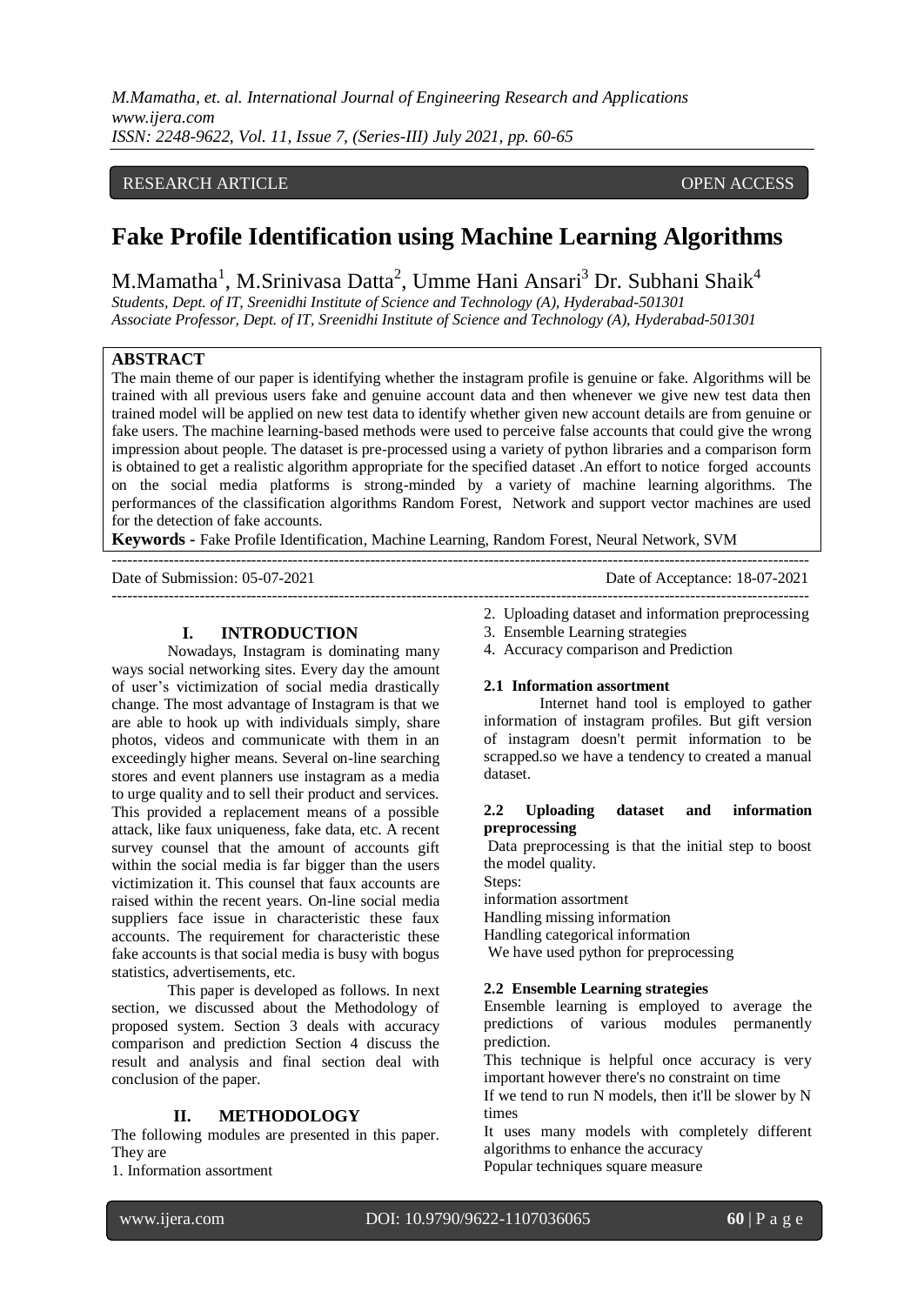*M.Mamatha, et. al. International Journal of Engineering Research and Applications www.ijera.com ISSN: 2248-9622, Vol. 11, Issue 7, (Series-III) July 2021, pp. 60-65*

Bagging Boosting Here we've got used Logistic regression Ada boost Random forest XG boost Gradient boosting algorithms

# **III. ACCURACY COMPARISON AND PREDICTION**

Few signs that tells that the account is pretend square measure

The variety of followings is much exceeds the amount of followers

If photos within the gallery being announce on identical day then it's in all probability announce by a larva

How several posts square measure there

If the account has no post however the followers following count is a lot of then it should be a pretend account

If the account is verified then it belongs to prime professionals

Type of comments they're posting

If it's inactive for a old however followers account exceeds

No personal info in bio

No real realistic posts

If it's a default profile pic or no pic in the least. Addition of additional area characters in bio, user name. Then there square measure high possibilities for or not its pretend profile.

# **IV. ALGORITHMS**

Ensemble learning says that doesn't depend upon one model. Consider all and notice the ultimate sturdy classifier.

• Boosting and textile area unit example of ensemble learning.

In boosting models area unit in-built series. At every sequent model the weights area unit adjusted supported the educational of previous model.

#### **Bagging technique**

Various models area unit in-built parallel on varied samples and so those models vote to grant the ultimate model and thence prediction.

#### **Adaptive Boosting**

Adaptive boosting be a machine learning algorithmic program developed and conjunction with quite a few alternative forms of learning algorithms to boost throughput. The output of the conflicting learning algorithms is mutual weighted sum that represent the final output of the boosted classifier. AdaBoost is edition within the intelligence that future weak learners area unit tweak in good turn of these instance misclassified by earlier classifiers. AdaBoost is sensitive to abuzz in order and outliers. Steps:

Lets say if we've 'n' records then assign 1/n as sample weight to every record.

This is often the sample dataset.

**Initialization:** 1. Given training data from the instance space  $S = \{(x_1, y_1), ..., (x_m, y_m)\}\$  where  $x_i \in \mathcal{X}$  and  $y_i \in \mathcal{Y} =$  $\{-1, +1\}.$ 2. Initialize the distribution  $D_1(i) = \frac{1}{m}$ . Algorithm: for  $t = 1, ..., T$ : do Train a weak learner  $h_t: \mathcal{X} \rightarrow \mathbb{R}$  using distribution  $D_t$ . Determine weight  $\alpha_t$  of  $h_t$ . Update the distribution over the training set:  $D_{t+1}(i) = \frac{D_t(i)e^{-\alpha_t y_i h_t(x_i)}}{Z_t}$ where  $Z_t$  is a normalization factor chosen so that  $D_{t+1}$  will be a distribution. end for Final score:  $f(x) = \sum_{t=0}^{T} \alpha_t h_t(x)$  and  $H(x) = sign(f(x))$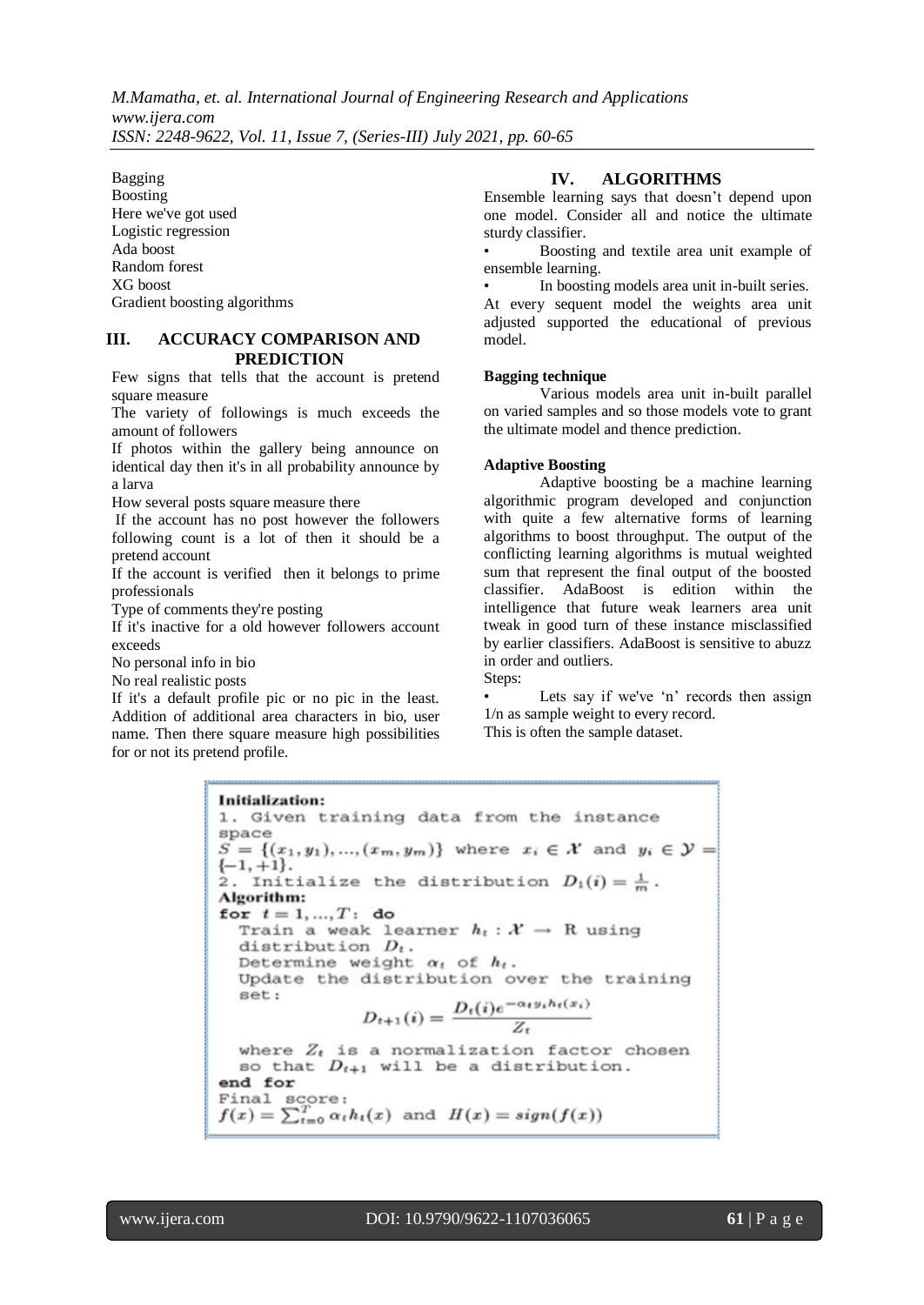## **SVM algorithm**

Machine learning involves predicting and classifying the data tends to use diverse these algorithms in line with the dataset. It will solve linear and non-linear issues and work well for several sensible issues. The thought of SVM is simple: The algorithmic program creates a hyper plane that separates the info into category. In machine learning, the radial basis operate kernel, could be a widespread kernel operate employed in varied kernelized learning algorithms. Especially, it's normally employed in support vector machine classification.

# **Decision tree**

A decision tree is a graphical illustration that creates use of branch methodology to exemplify all within reach outcome of a call and supported sure conditions. The inner node represent a look at on the attribute, each branch of the tree represents the outcome of the look at and the leaf node represent a detailed category label i.e. the choice created once computing all of the attributes.

#### **Random Forest Tree**

Random Forest is the machine learning algorithmic program that uses a textile approach to make a bunch of call trees with random set. A model is trained a lot random sample of the dataset to realize sane prediction performance many times. The output of all the choice trees within the tree, combined to create the ultimate prediction. For instance, within the higher than example - if five friends decide that you simply can like building R however solely a pair of friends decide that you simply won't just like the building then the ultimate prediction is that, you may like building R as majority continually wins.

## **Xgboost Algorithm**

The following algorithm for XGboost.

| Algorithm 1: XGboost algorithm                                                                   |
|--------------------------------------------------------------------------------------------------|
| Data: Dataset and hyperparameters                                                                |
| Initialize $f_0(x)$ ;                                                                            |
| for $k = 1, 2, , M$ do                                                                           |
| Calculate $g_k = \frac{\partial L(y, f)}{\partial f};$                                           |
| Calculate $h_k = \frac{\partial^2 L(y, f)}{\partial f^2};$                                       |
| Determine the structure by choosing splits with maximized gain                                   |
| $\mathbf{A} = \frac{1}{2} \left[ \frac{G_L^2}{H_L} + \frac{G_R^2}{H_R} - \frac{G^2}{H} \right];$ |
| Determine the leaf weights $w^* = -\frac{G}{H}$ ;                                                |
| Determine the base learner $\hat{b}(x) = \sum_{i=1}^{T} wI$ ;                                    |
| Add trees $f_k(x) = f_{k-1}(x) + b(x);$                                                          |
| end                                                                                              |
| Result: $f(x) = \sum_{k=0}^{M} f_k(x)$                                                           |

#### **Logistic Regression**

To use supply Regression we've to use some a part of the info to estimate the form of this curve.

Then we'd like to seek out if that curve is doing categorizing new information.

• Re-using constant information for each coaching and testing could be a dangerous plan as a result of we'd like to grasp however the model can work on information it wasn't trained on.

Use 75% data for training.

25% data for testing.

## **V. RESULT AND ANALYSIS 5.1 Dataset Description**

The instagram data taken from kaggle website for my research.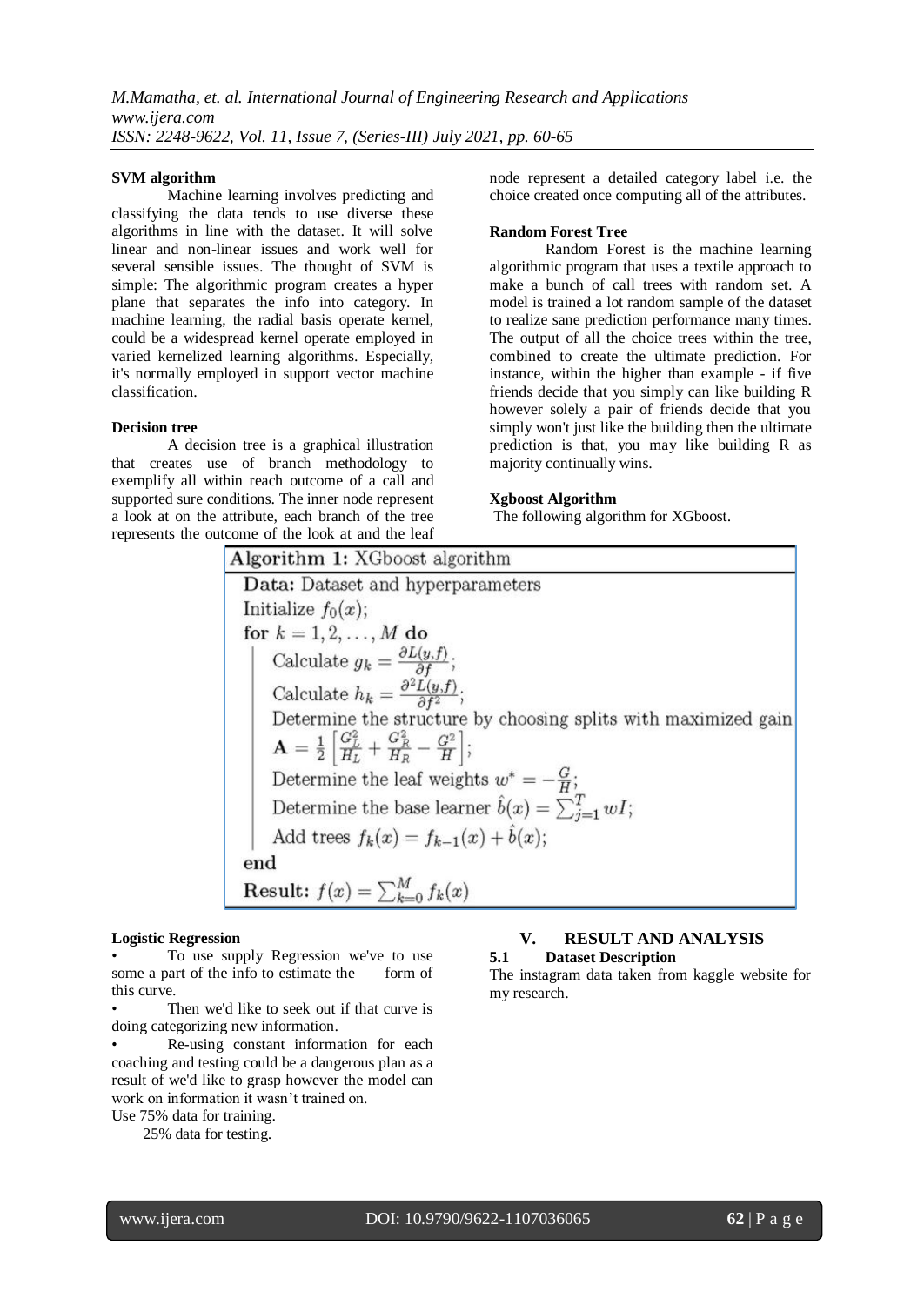# *M.Mamatha, et. al. International Journal of Engineering Research and Applications www.ijera.com*

|   |      |                |      |              |              | profile pic nums/leng fullname w nums/leng name==use description external UF private |   | #posts | #followers #follows |      | fake |
|---|------|----------------|------|--------------|--------------|--------------------------------------------------------------------------------------|---|--------|---------------------|------|------|
|   | 0.33 | 1              | 0.33 | 1            | 30           |                                                                                      |   | 35     | 488                 | 604  |      |
|   | 0    | 5              | 0    | 0            | 64           |                                                                                      |   | 3      | 35                  | 6    |      |
| 1 | 0    | $\overline{2}$ | 0    | $\bf{0}$     | 82           |                                                                                      |   | 319    | 328                 | 668  |      |
| 1 | 0    | 1              | 0    | 0            | 143          | n                                                                                    |   | 273    | 14890               | 7369 |      |
| 1 | 0.5  | 1              | 0    | 0            | 76           |                                                                                      |   | 6      | 225                 | 356  |      |
| 1 | 0    | 1              | 0    | 0            | $\Omega$     |                                                                                      |   | 6      | 362                 | 424  |      |
| 1 | 0    | 1              | 0    | 0            | 132          | Ω                                                                                    |   | 9      | 213                 | 254  |      |
| 1 | 0    | 2              | 0    | 0            | n            |                                                                                      | 1 | 19     | 552                 | 521  |      |
| 1 | 0    | $\overline{2}$ | 0    | 0            | 96           |                                                                                      |   | 17     | 122                 | 143  |      |
| 1 | 0    | 1              | 0    | 0            | 78           | Ω                                                                                    |   | 9      | 834                 | 358  |      |
| 1 | 0    | 1              | 0    | 0            | n            |                                                                                      | 1 | 53     | 229                 | 492  |      |
| 1 | 0.14 | 1              | 0    | 0            | 78           |                                                                                      |   | 97     | 1913                | 436  |      |
| 1 | 0.14 | 2              | 0    | 0            | 61           | n                                                                                    |   | 17     | 200                 | 437  |      |
| 1 | 0.33 | 2              | 0    | 0            | 45           |                                                                                      | 1 | 8      | 130                 | 622  |      |
| 1 | 0.1  | $\overline{2}$ | 0    | $\bf{0}$     | 43           |                                                                                      |   | 60     | 192                 | 141  |      |
| 1 | 0    | $\overline{2}$ | 0    | 0            | 56           | n                                                                                    | 1 | 51     | 498                 | 337  |      |
| 1 | 0.33 | 2              | 0    | 0            | 86           |                                                                                      | 1 | 25     | 96                  | 499  |      |
| 1 | 0    | 1              | 0    | 0            | 97           |                                                                                      |   | 188    | 202                 | 605  |      |
| 1 | 0    | 3              | 0    | 0            | 46           | Λ                                                                                    | 1 | 590    | 175                 | 199  |      |
| 1 | 0    | 2              | 0    | 0            | 39           |                                                                                      |   | 251    | 223                 | 694  |      |
| 1 | 0.5  | 1              | 0    | $\mathbf{0}$ | $\mathbf{0}$ |                                                                                      |   | 0      | 189                 | 276  |      |

*ISSN: 2248-9622, Vol. 11, Issue 7, (Series-III) July 2021, pp. 60-65*





Figure 2: Fake account Detection using Machine learning techniques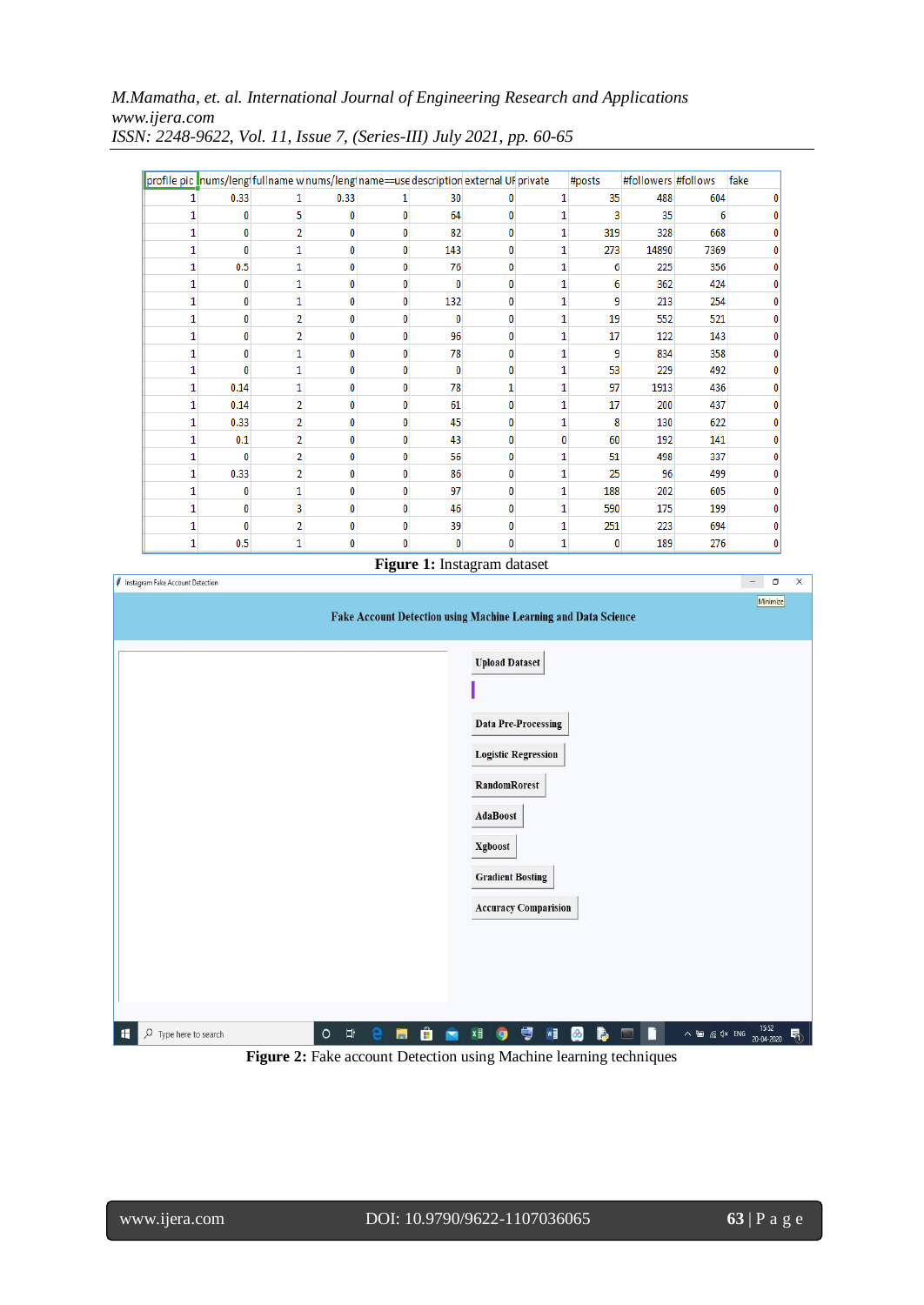*M.Mamatha, et. al. International Journal of Engineering Research and Applications www.ijera.com*



*ISSN: 2248-9622, Vol. 11, Issue 7, (Series-III) July 2021, pp. 60-65*

**Figure 3:** Comparison of machine learning techniques against Fake account detection



**Figure 4:** Among all algorithmic performance, XGboost performed well .

In this paper multiple machine learning algorithms are using against detecting fake accounts in Instagarm, among these algorithms XGboost performed well and it give 96% accuracy.

# **VI. CONCLUSION**

Algorithms will be trained with all previous users fake and genuine account data and

then whenever we give new test data then trained model will be applied on new test data to identify whether given new account details are from genuine or fake users. The machine learning-based methods were used to perceive false accounts that could give the wrong impression about people. The dataset is pre-processed using a variety of python libraries and a comparison form is obtained to get a